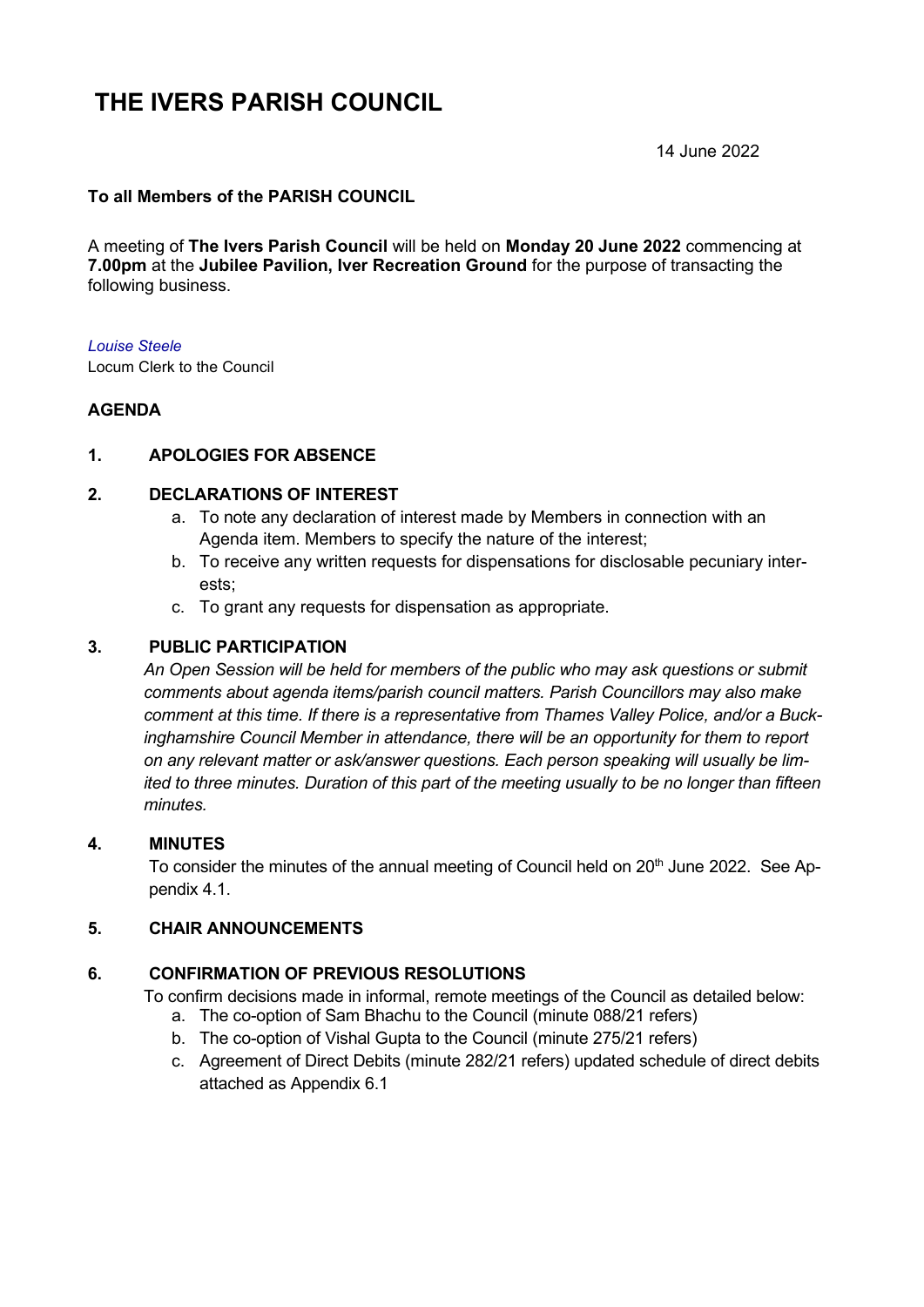# **7. COMMITTEE MINUTES**

To receive the committee minutes as detailed below:

- a. Open Spaces and Highways Committee  $-25<sup>th</sup>$  May 2022 Appendix 7.1.
- b. Facilities and Events Committee  $-1<sup>st</sup>$  June 2022 Appendix 7.2
- c. Planning Committee  $-24$ <sup>th</sup> May and  $7<sup>th</sup>$  June 2022 Appendices 7.3 & 7.4

## **8. INTERNAL AUDITORS REPORT**

To receive the report of the Internal Auditor dated 16 May 2022 see Appendix 8.1

## **9. ANNUAL GOVERNANCE STATEMENT**

To consider and agree the Annual Governance Statement 2021/22 see Appendix 9.1

## **10. STATEMENT OF ACCOUNTS 2021/22**

- a. To consider and agree the Statement of Accounts 2021/22 see Appendix 10.1.
- b. To receive the full statement of accounts for 2021/22 see Appendix 10.2
- c. To note that the dates planned for the period of the exercise of public rights are Wednesday 22 June to Tuesday 2 August 2022.

## **11. FINANCE**

- a. To receive the accounts for payment for May 2022 See Appendix 11.1
- b. Cllr Stanhope to report on the bank reconciliations undertaken to date

# **12. GRANT APPLICATIONS**

To consider the grant application received as detailed below:

- a. £4,890 is applied for by Citizens Advice (CA) Bucks to provide an Outreach Citizens Advice at the Iver Parish Council Office. Note that this application does not include the costs of accommodation at the parish council office and that this should additionally be considered as grant aid in kind. See Appendix 12.1
- b. £3,850 is applied for by Iver Heath Bowls Club as a contributing third party payment matching a grant application made to Veolia for a new prefabricated building. See Appendix 12.2
- c. £719 is applied for by Iver Heath Royal British Legion as a contribution towards its Platinum Jubilee Beacon Lighting event. See Appendix 12.3

# **13. ELECTRIC VEHICLE CHARGING POINTS**

To receive an update report from Cllr Kinchin. See Appendix 13.1

# **14. ACTION UNDER CLERKS DELEGATED AUTHORITY**

To note the action taken by the Locum Clerk, on grounds of urgency and in consultation with the Council Chair, to contract for three consultancy days at a total cost of £1,950 for support in preparing responses to questions posed by Neighbourhood Plan Examiner.

# **15. IMPROVEMENTS AND EFFECTIVENESS**

# **16. EXCLUSION OF THE PRESS AND PUBLIC**

To exclude the Public and Press from the remainder of the meeting in accordance with the Public Bodies (Admission to Meetings) Act 1960 as matters which will be discussed are considered to be confidential)